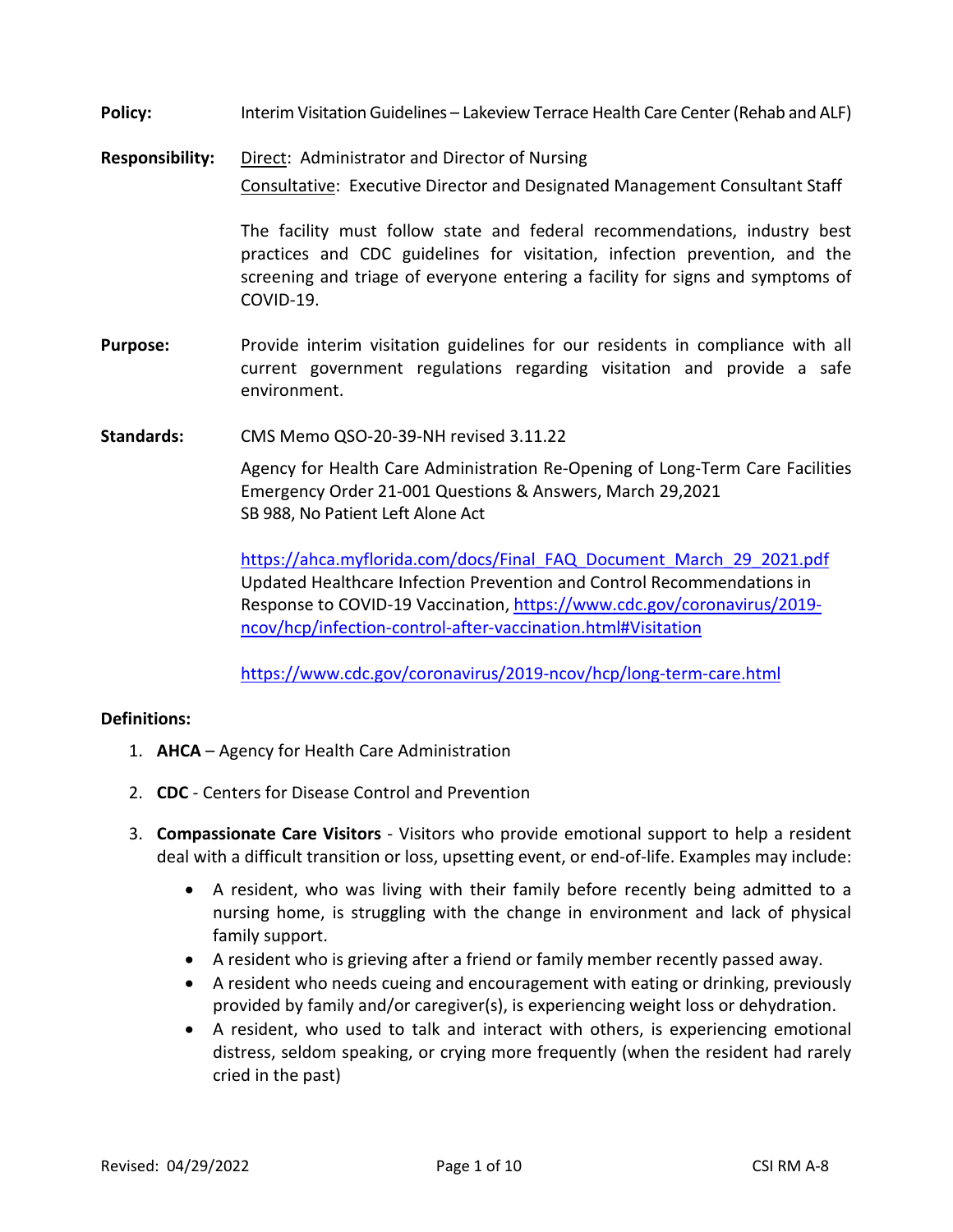- 4. **FDA** U.S. Food and Drug Administration
- 5. **Fever**  Temperature of 100.0 °F or higher or report feeling feverish
- 6. **Outbreak**  an outbreak exists when a new nursing home onset of COVID-19 occurs (i.e., a new COVID-19 case among residents or staff).
- 7. **P&A** Protection & Advocacy
- 8. **PPE** Personal Protective Equipment
- 9. **TBP** Transmission-Based Precautions
- 10. **Up-to-Date with COVID-19 vaccine doses** Have received all COVID-19 vaccines doses as recommended by the CDC, including booster dose(s) when eligible. Refer to <https://www.cdc.gov/coronavirus/2019-ncov/vaccines/stay-up-to-date.html>

## **Procedures:**

- 1. Policy Administration
	- a. The Administrator and Director of Nursing are responsible for the oversight of this policy.
	- b. The facility has designated the Unit Manager/Nurse-in-Charge to oversee that daily visitation policies and procedures are followed by staff, residents and visitors.
	- c. All staff are responsible for ensuring that visitation policies are followed by residents and visitors.
- 2. The facility will develop a visitation plan in compliance with local, state, federal and CDC guidelines. This plan will be communicated to staff, residents, family and guardians and all other visitors. The plan will establish a process to allow visitation at all times for all residents under existing regulations, while promoting core principles of infection prevention.
- 3. Visitors will be welcomed at all reasonable times, and these may need to take into consideration not only when this is most suitable for the Resident, but also 'unsociable' hours in order to maintain contact. The Resident's wishes must be paramount in these decisions. This is of particular importance during any illness of the Resident and for end of life planning, when families and Residents may wish to be together.
	- a. There are no set visiting hours and guests may visit at any time based on Resident choice and the rights and well-being of the Residents.
	- b. There is no set limit on the amount of visitors that may visit or set duration as long as resident care, safety and infection prevention and control policies and practices can be maintained.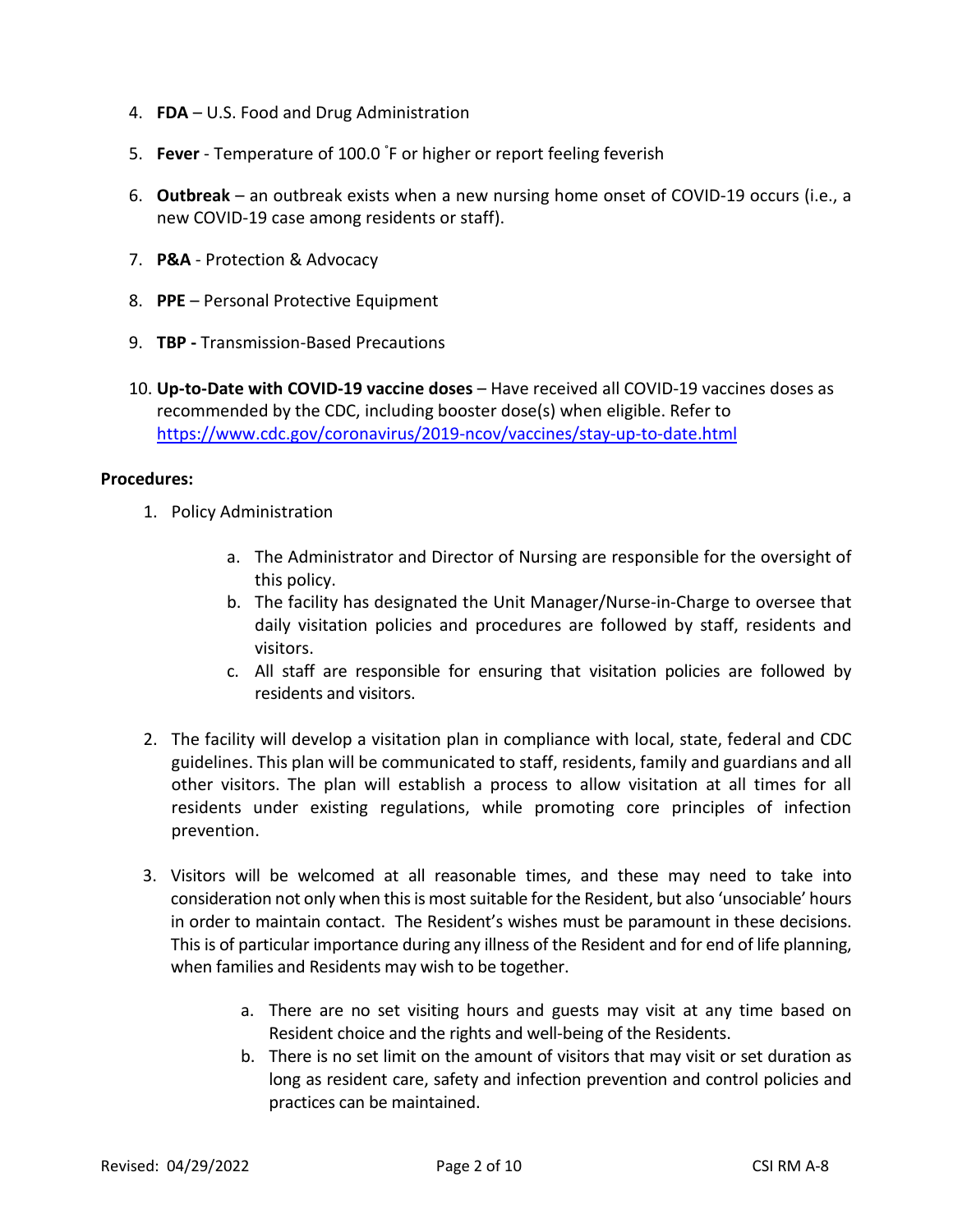- c. Children under the age of 16 should always be accompanied by an adult other than the Resident.
- d. Visiting should never unreasonably be prevented.
- e. Consensual physical contact between residents and their visitors/loved ones is allowed.
- 4. The facility will allow in-person visitation in all of the following circumstances, unless the resident, objects:
	- a. End-of-life situations.
	- b. A resident, client, or patient who was living with family before being admitted to the provider's care is struggling with the change in environment and lack of in-person family support.
	- c. A resident is making one or more major medical decisions.
	- d. A resident is experiencing emotional distress or grieving the loss of a friend or family member who recently died.
	- e. A resident needs cueing or encouragement to eat or drink which was previously provided by a family member or caregiver.
	- f. A resident who used to talk and interact with others is seldom speaking.
	- g. For hospitals, childbirth, including labor and delivery.
	- h. Pediatric patients.
- 5. Essential Caregivers
	- a. A resident may designate a visitor who is a family member, friend, guardian, or other individual as an essential caregiver.
	- b. An essential caregiver is not required to provide necessary care to a resident, and will not be required to provide such care.
	- a. The facility will allow in-person visitation by the essential caregiver for at least 2 hours daily in addition to any other visitation allowed.
- 6. Visitation may be conducted through different means based on the facility's structure and residents' needs, such as in resident rooms, dedicated visitation spaces, outdoors with adequate environmental control, and for circumstances beyond compassionate care situations. Virtual visits will also be supported.
- 7. Visitations will be person-centered, taking into account resident and family/visitor needs and privacy will be provided
- 8. The facility will follow the core principles of COVID-19 infection prevention.
	- a. Screening of all who enter the facility for signs, symptoms, and risks of COVID-19 (e.g., temperature checks, questions about and observations of signs or symptoms);
	- b. Visitors who have a positive viral test for COVID-19, symptoms of COVID-19, or currently meet the criteria for quarantine will be denied entry to the facility until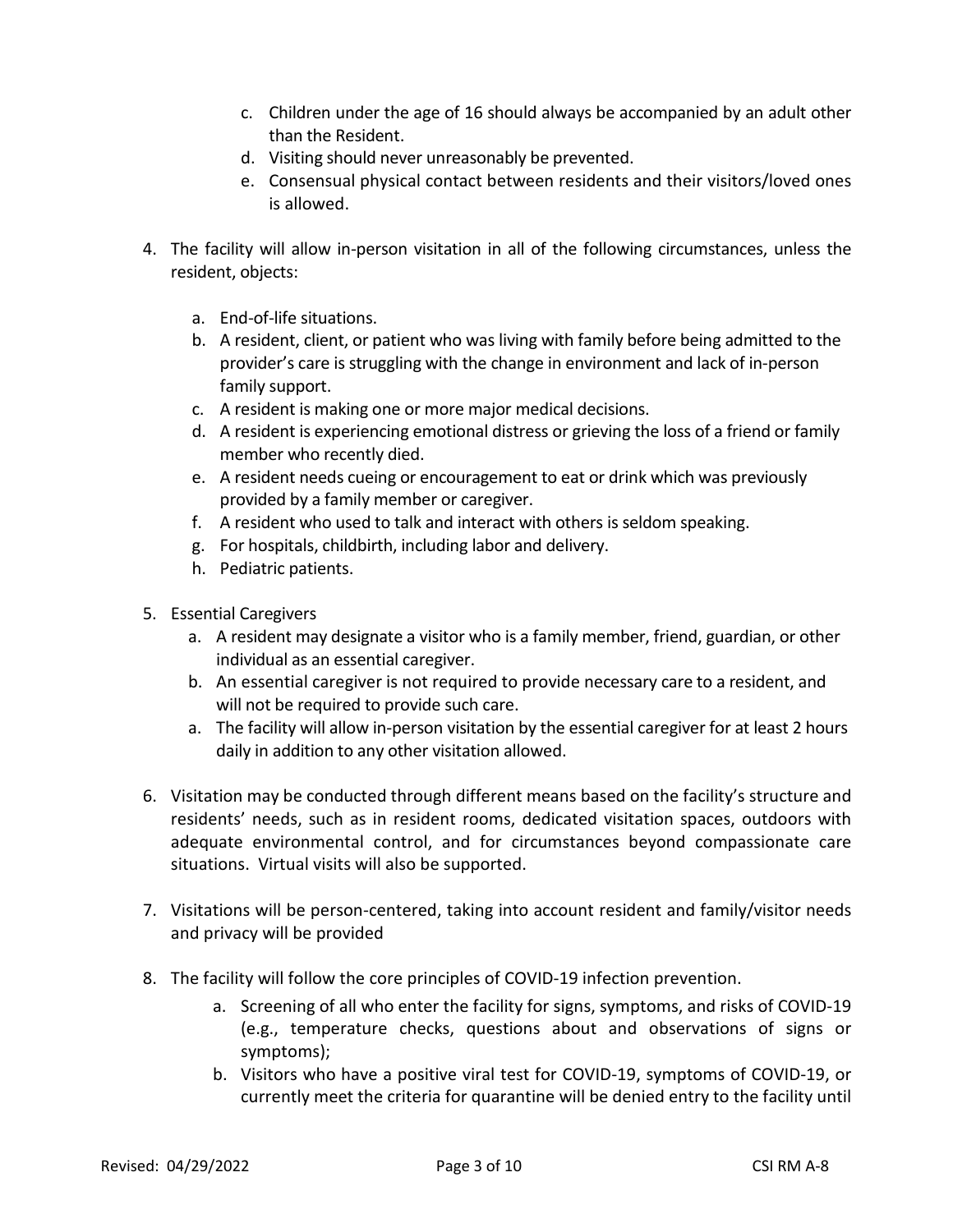they meet the criteria used for residents to discontinue transmission-based precautions (quarantine);

- c. Visitors will not be required to provide proof of vaccination or immunization status;
- d. Hand hygiene (use of alcohol-based hand rub is preferred);
- e. Face covering or mask (covering mouth and nose) and physical distancing at least six feet between persons according to CDC guidelines;
- f. Instructional signage throughout the facility and proper visitor education on COVID-19 signs and symptoms, infection control precautions, other applicable facility practices (e.g., use of face covering or mask, specified entries, exits and routes to designated areas, hand hygiene);
- g. Cleaning and disinfecting high-frequency touched surfaces in the facility often, and designated visitation areas after each visit;
- h. Appropriate staff use of Personal Protective Equipment (PPE);
- i. Effective cohorting of residents (e.g., separate areas dedicated to COVID-19 care); and
- j. Resident and staff testing conducted as required (QSO-20-38-NH).
- 9. Visitation may be restricted based on reasonable clinical and safety restrictions and the Resident's right to deny consent at any time.
	- a. These restrictions and any other restrictions based on safety, will not be more stringent than requirements for staff.
	- b. Visitors with signs and symptoms of a communicable disease or symptoms of an Influenza-like illness or COVID-19 will be informed of facility Infection control and prevention policies.
	- c. Visitors with signs and symptoms of a transmissible infection such as a fever or Influenza-like illness or COVID-19 will be restricted from visitation until they are no longer infectious or 24 hours after resolution of fever without any antipyretic medications, or as recommended by the CDC or DOH . Exceptions will be made for certain circumstances such as end of life situations.
	- d. Visitors not abiding by facility policies, after re-education may be restricted from visiting. This includes the prohibition of smoking on campus grounds.
	- e. The Director of Nursing and Medical Director may provide guidance on the clinical reason for visitation restriction. This restriction will be documented in the Resident's record.
	- f. Once a clinical or safety restriction is no longer a concern, the Director of Nursing or designee will promptly review and remove the visitation restriction, if appropriate.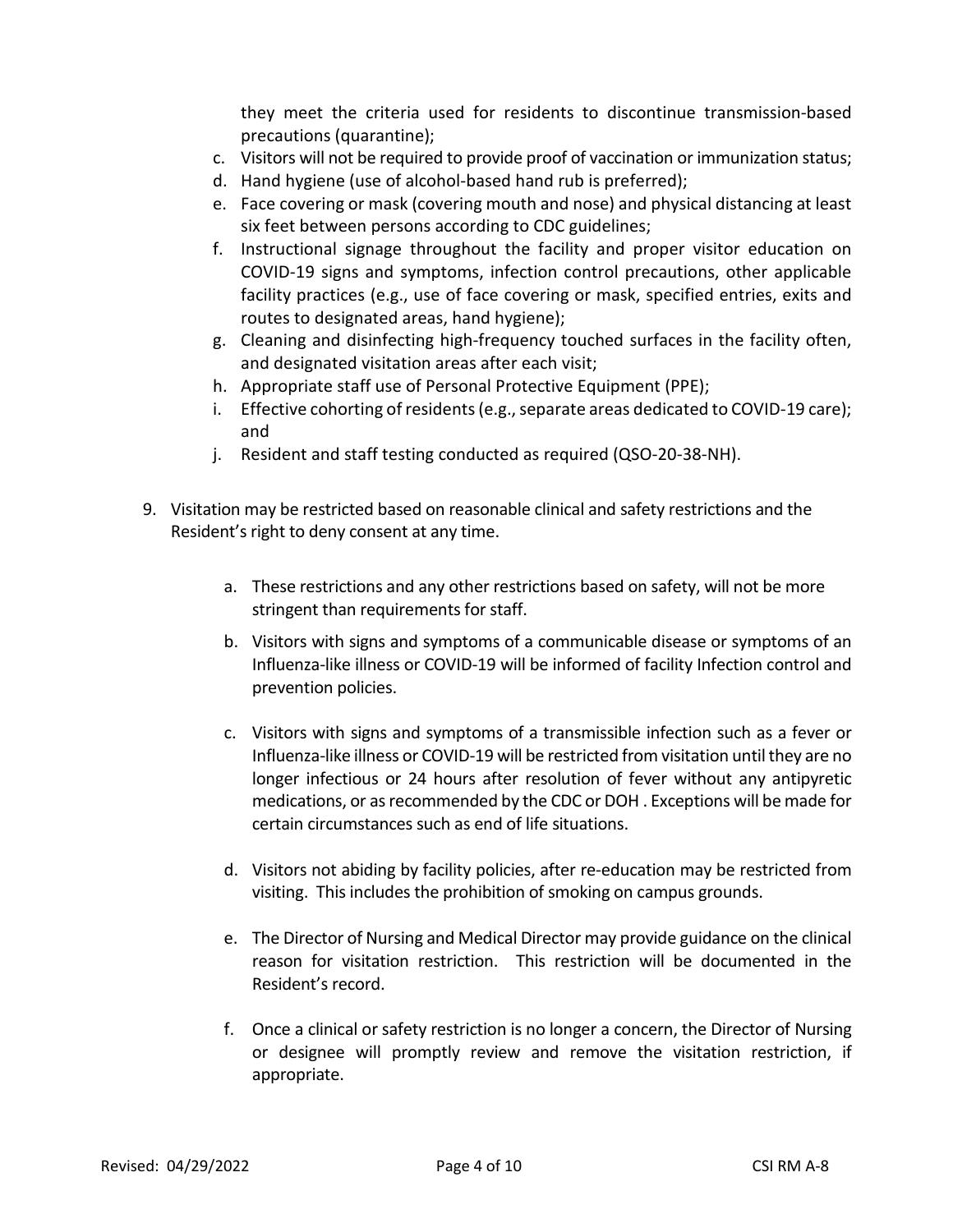- g. Refer to facility policies on Infection Guidelines (LTZ-37 and LTZ-39)
- 10. The facility may choose to have visitors sign that they agree to the facility policy and procedures.
- 11. Outdoor visitation
	- a. Outdoor visitation is preferred when the resident and/or visitor are *not* up-todate with COVID-19 vaccine doses.
	- b. Existing infection prevention and control measures apply indoors and outdoors. Refer to Interim Public Health Recommendations for Fully Vaccinated People at: [https://www.cdc.gov/coronavirus/2019-ncov/vaccines/fully-vaccinated](https://www.cdc.gov/coronavirus/2019-ncov/vaccines/fully-vaccinated-guidance.html)[guidance.html.](https://www.cdc.gov/coronavirus/2019-ncov/vaccines/fully-vaccinated-guidance.html)
	- c. Environmental considerations, in addition to the residents' health status will be considered. It is understood that weather considerations (e.g., inclement weather, excessively hot or cold temperatures, poor air quality) or an individual resident's health status (e.g., medical condition(s), COVID-19 status, quarantine status) may hinder outdoor visits.
- 12. Indoor visitation
	- a. The facility will allow indoor visitation at all times and for all residents as permitted under regulations (regardless of vaccination status).
	- b. While there is no limit on the number of visitors that a resident can have at one time, visits will be conducted in a manner that adheres to the core principles of COVID-19 infection prevention and does not increase risk to other residents.
	- c. The facility will ensure that physical distancing can still be maintained during peak times of visitation (e.g., lunch time, after business hours, etc.).
	- d. Large gatherings (e.g., parties, events) where large numbers of visitors are in the same space at the same time and physical distancing cannot be maintained will be avoided.
	- e. Visitor movement will be limited; walking directly to the resident's room or designated visitation area.
	- f. Visitors, regardless of vaccination status, should physically distance from other residents and staff in the facility.
	- g. Visits for residents who share a room should not be conducted in the resident's room, if possible. For situations where there is a roommate and the health status of the resident prevents leaving the room, and the roommate is not upto-date with all COVID-19 vaccine doses or immunocompromised, regardless of vaccination status, the facility will attempt to enable in-room visitation while adhering to the core principles of COVID-19 infection prevention.
	- h. Level of County COVID Transmission
		- i. If the facility's COVID-19 community level of transmission is substantial to high, all residents and visitors, regardless of vaccination status, should wear face coverings or masks and physically distance, at all times.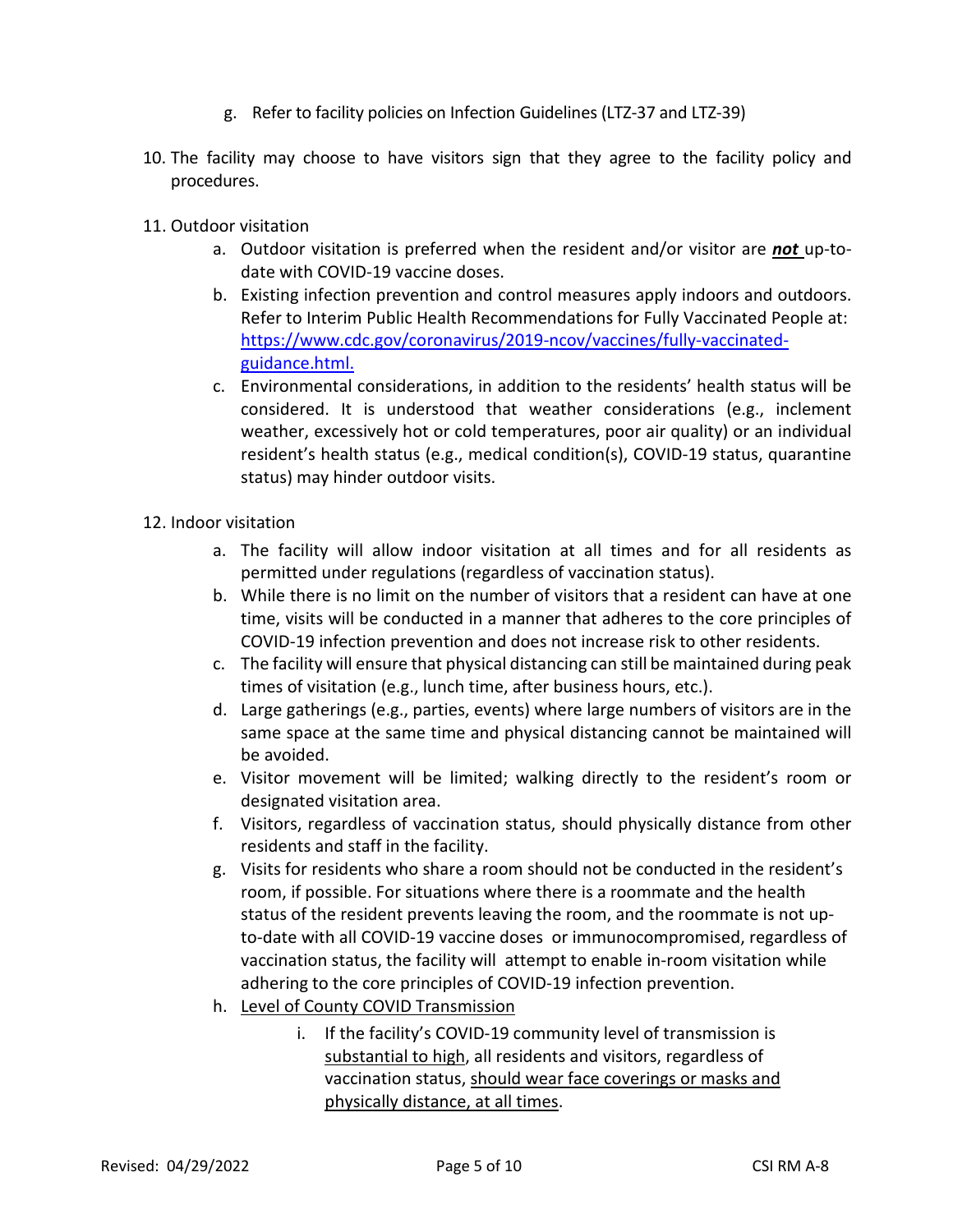- ii. If the facility's COVID-19 community level of transmission is low to moderate, the safest practice is for residents and visitors to wear face coverings or masks and physically distance, particularly if either of them is at increased risk for severe disease or are not up-to-date with all recommended COVID-19 vaccine doses..
- i. Residents, regardless of vaccination status, can choose not to wear face coverings or masks when other residents are not present and have close contact (including touch) with their visitor.
- j. Residents (or their representative) and their visitors, who are not up-to-date with all recommended COVID-19 vaccine doses, should be advised of the risks of physical contact prior to the visit.
- k. Visitors should wear face coverings or masks and physically distance when around other residents or healthcare personnel, regardless of vaccination status.
- l. Residents not up-to-date with all recommended COVID-19 vaccine doses may also choose to have physical touch based on their preferences and needs, such as with support persons for individuals with disabilities and visitors participating in certain religious practices, including in end-of-life situations. In these situations, a resident who is not up-to-date with all recommended COVID-19 vaccine doses (or their representative) and their visitors should be advised of the risks of physical contact prior to the visit.
- m. Transmission-Based Precautions (TBP) While not recommended, residents who are on transmission-based precautions (TBP) or quarantine can still receive visitors. In these cases, visits should occur in the resident's room and the resident should wear a well-fitting facemask (if tolerated). Before visiting residents, who are on TBP or quarantine, visitors should be made aware of the potential risk of visiting and precautions necessary in order to visit the resident. Visitors should adhere to the core principles of infection prevention. The facility may offer a wellfitting facemask or other appropriate PPE, if available.
- 13. Indoor Visitation During an Outbreak
	- a. The facility will adhere to regulations and guidance for COVID-19 testing, including routine testing of staff who are not up-to-date with all recommended COVID-19 vaccine doses, testing of individuals with symptoms, and outbreak testing.
	- b. When a new case of COVID-19 among residents or staff is identified, outbreak investigation and testing will begin according to CDC guidelines.
	- c. The local health department may be consulted for guidance.
	- d. Visitation can still occur, but visitors shall be made aware of the potential risks of visiting during an outbreak investigation and to adhere to core principles of infection prevention.
		- i. Visitors should wear face coverings or masks during visits regardless of vaccination status
		- ii. Visits should ideally occur in the resident's room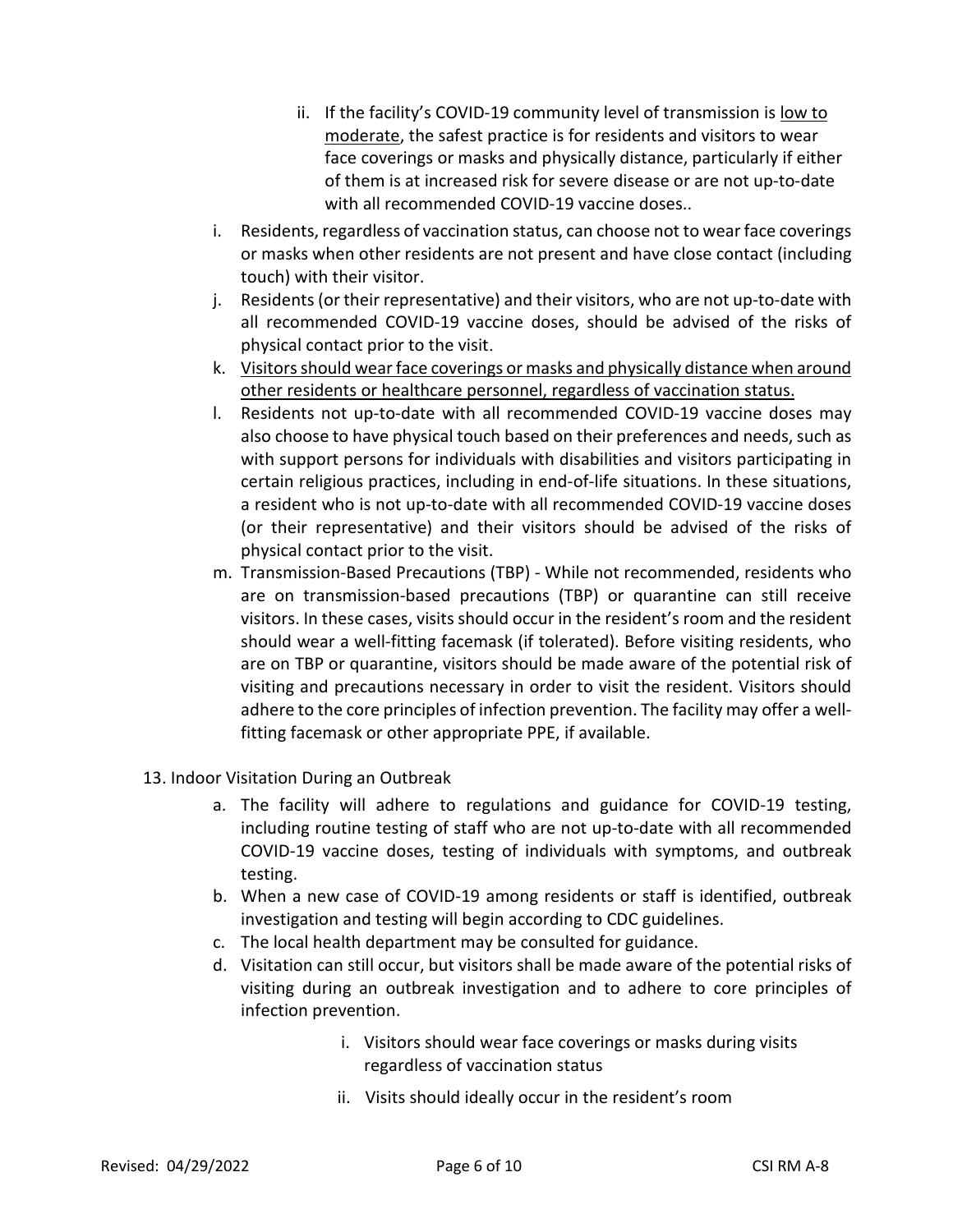- 14. Visitor Testing and Vaccination
	- a. While not mandatory, visitor testing and vaccination will be encouraged.
	- b. During substantial or high levels of county transmission levels, the facility will attempt, if resources are available, to offer testing to visitors and/or encourage they be tested on their own before coming to the facility (e.g. 2-3 days before).
	- c. The facility will provide visitors education of COVID-19 vaccination and encourage vaccination. While vaccination is not mandatory, anyone unvaccinated or declining to disclose their vaccination status will be required to wear a face covering or face mask at all times.
- 15. Compassionate Care Visits
	- a. Compassionate care visits will be allowed at all times.
- 16. Entry of Healthcare Workers and Other Providers of Services
	- a. Health care workers who are not employees of the facility but provide direct care to the facility's residents, such as hospice workers, Emergency Medical Services (EMS) personnel, dialysis technicians, laboratory technicians, radiology technicians, social workers, clergy, and those educating and assisting residents with transitions in the community, etc., will be permitted to come into the facility as long as they are not subject to a work exclusion due to an exposure to COVID-19 or showing signs or symptoms of COVID-19 after being screened.
	- b. EMS personnel do not need to be screened.
- 17. Access to Long-Term Care Ombudsman
	- a. The facility will provide representatives of the Office of the State Long-Term Care Ombudsman with access to residents.
	- b. If an ombudsman is planning to visit a resident who is in TBP or quarantine, or a resident who is not up-to-date with all recommended COVID-19 vaccine doses, in a county where the level of community transmission is substantial or high in the past 7 days, the resident and ombudsman should be made aware of the potential risk of visiting, and the visit should take place in the resident's room
	- c. If the resident or the Ombudsman program requests alternative communication in lieu of an in-person visit, the facility, at a minimum, will facilitate alternative communication, such as by phone or through use of other technology.
- 18. Federal Disability Rights Laws and Protection & Advocacy (P&A) Programs
	- a. The facility will allow resident access to any representative of the protection and advocacy systems.
	- b. Visits required under federal disability rights law, will be allowed at all times and the facility will comply with federal disability rights.
	- c. If the P&A representative is planning to visit a resident who is in TBP or quarantine, or a resident who is not up-to-date with all recommended COVID-19 vaccine doses,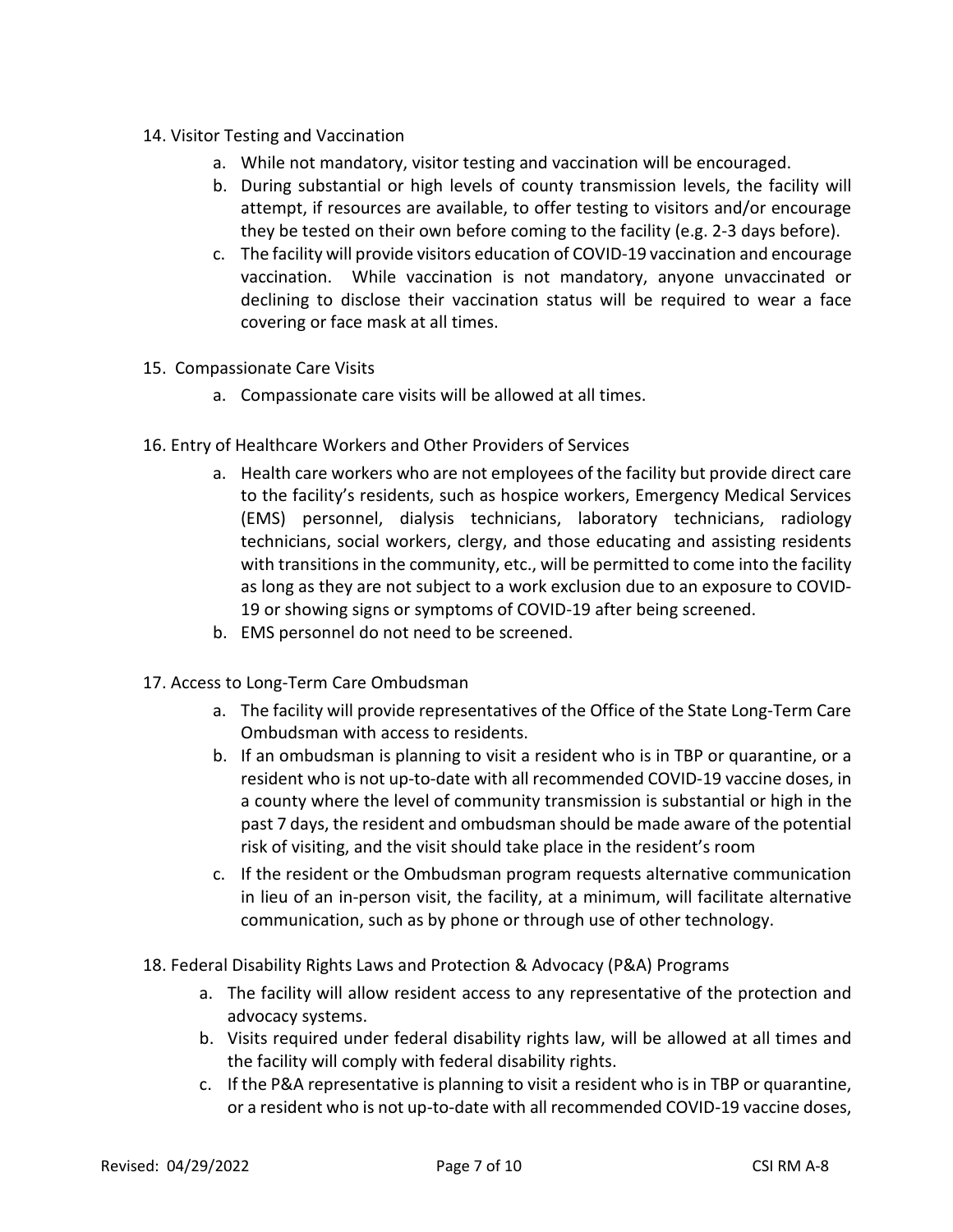in a county where the level of community transmission is substantial or high in the past 7 days, the resident and P&A representative should be made aware of the potential risk of visiting and the visit should take place in the resident's room.

- d. If a resident requires assistance to ensure effective communication (e.g., a qualified interpreter or someone to facilitate communication) and the assistance is not available by onsite staff or effective communication cannot be provided without such entry (e.g., video remote interpreting), the facility will allow the individual entry into the facility to interpret or facilitate, as long as they meet screening criteria and adhere to core infection prevention practices.
- 19. Policy access:
	- a. The facility shall provide their visitation policies and procedures to the AHCA when applying for initial licensure, licensure renewal, or change of ownership, and The provider make the it available to the AHCA for review at any time, upon request
	- b. This policy will be posted in the facility and on the facility's website homepage on as required by regulations.
- 20. Communal Activities, Dining and Resident Outings.
	- a. While adhering to the core principles of COVID-19 infection prevention, communal activities and dining may occur. The safest approach will be encouraged, which is to wear a face mask or covering in communal areas of the facility regardless of vaccination status.
	- b. Residents have the right to leave the facility as they choose.
	- c. Should a resident choose to leave, the facility will remind the resident and any individual accompanying the resident to follow all recommended infection prevention practices including wearing a face covering or mask, physical distancing, and hand hygiene and to encourage those around them to do the same.
	- d. Upon the resident's return, the facility may take the following actions:
		- i. If the resident or family member reports possible close contact to an individual with COVID-19 while outside of the nursing home, test the resident for COVID-19, regardless of vaccination status. Place the resident on quarantine if the resident is not up-to-date with recommended COVID-19 doses. If the resident develops signs or symptoms of COVID-19 after the outing, test the resident for COVID-19 and place the resident on Transmission-Based Precautions, regardless of vaccination status.
		- ii. The facility may test residents who are not up-to-date with recommended COVID-19 vaccine doses, without signs or symptoms if they leave the nursing home frequently or for a prolonged length of time, such as over 24 hours.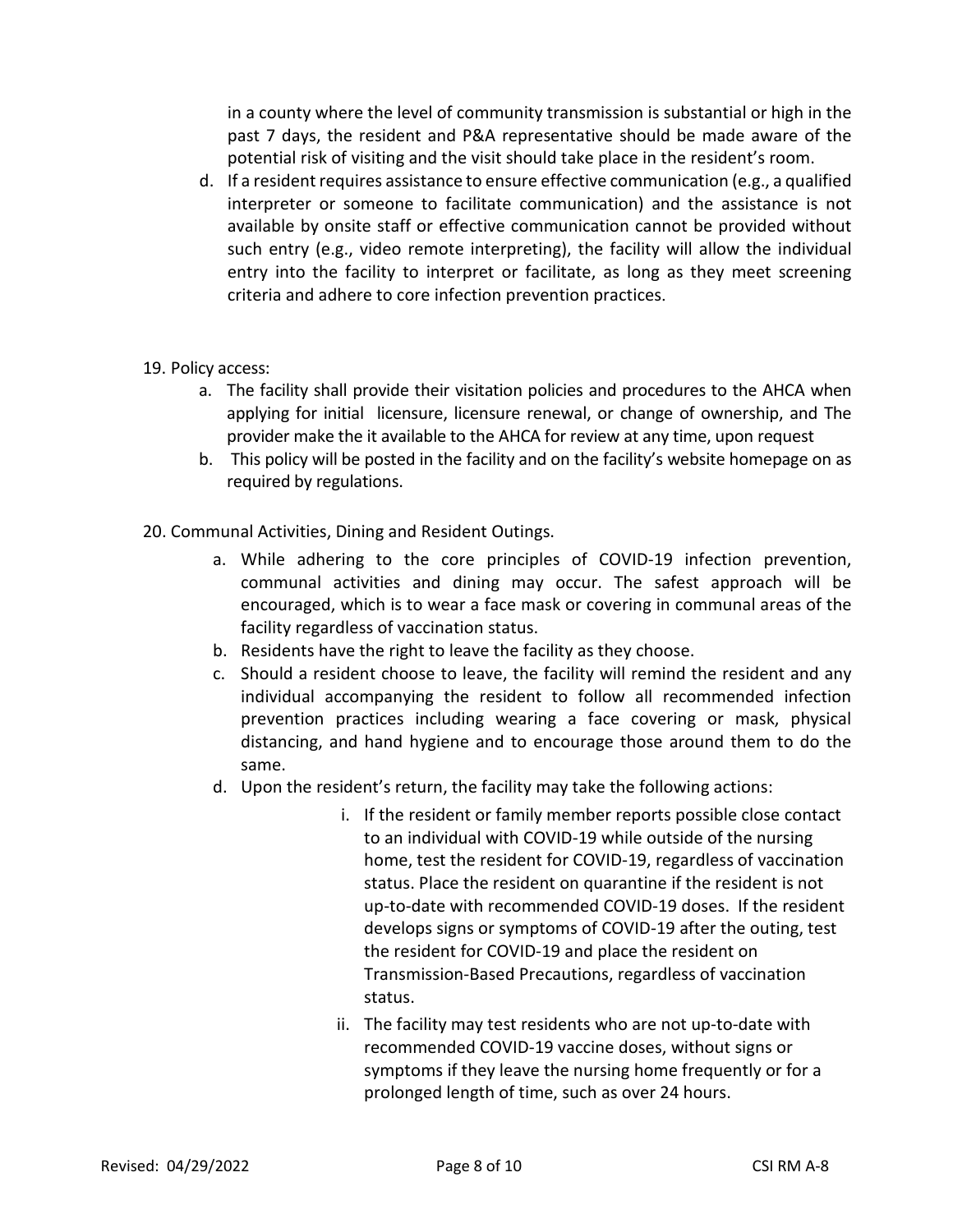- iii. The facility may quarantine residents who are not up-to-date with recommended COVID-19 vaccine doses, and who leave the facility if, based on an assessment of risk, uncertainty exists about their adherence or the adherence of those around them to recommended infection prevention measures.
- iv. Monitor residents for signs and symptoms of COVID-19 daily.
- e. Residents who leave the facility for 24 hours or longer should generally be managed as a new admission or readmission, as recommended by the CDC's "Interim Infection Prevention and Control Recommendations to Prevent SARS-CoV-2 Spread in Nursing Homes." [https://www.cdc.gov/coronavirus/2019-ncov/hcp/long-term](https://www.cdc.gov/coronavirus/2019-ncov/hcp/long-term-care.html)[care.html.](https://www.cdc.gov/coronavirus/2019-ncov/hcp/long-term-care.html)

# *\*\*Note that there are exceptions to quarantine, including for* **residents who are up-to-date with recommended COVID-19 vaccine doses**

21. Barbers and beauty salons may resume services to residents as long as they meet facility criteria and follow proper precautions